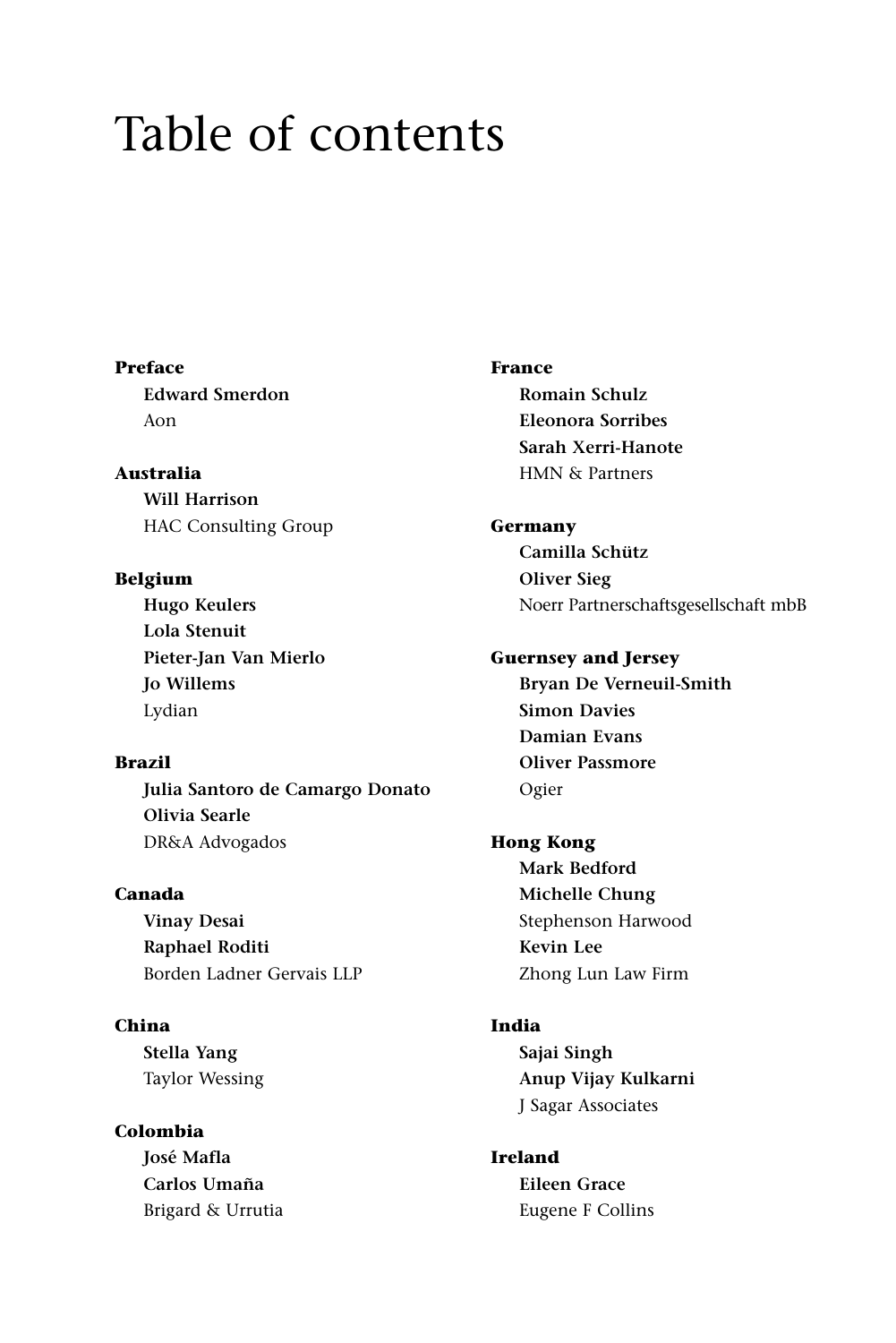**Israel Harry Orad** Gross, Orad, Schlimoff & Co

#### **Italy**

**Giulia Di Piero Serena Triboldi** PMT Pontecorvi & Triboldi Law Firm

**Japan Keitaro Hamada Asa Shinkawa** Nishimura & Asahi

**Luxembourg Michel Molitor** Molitor Avocats à la Cour

**Mexico Jesús Colunga Daniel del Río** Basham, Ringe y Correa, SC

**Netherlands Annemieke Hendrikse** Van Doorne NV

#### **Poland**

**Michał Barłowski** Wardyński & Partners

#### **Russia**

**Nikolay Molostov Yulia Solomakhina** Cleary Gottlieb Steen & Hamilton

**Saudi Arabia Mohammed Aldowish Mark Beswetherick Gregg Hammond** Clyde & Co

#### **Singapore**

**Sophie Lim Loong Tse Chuan Loo Wee Toh Celeste Yao** Allen & Gledhill

#### **South Africa**

**Stephen Kennedy-Good Summer van Haght** Norton Rose Fulbright South Africa Inc

#### **Spain**

**Ignacio Figuerol** Clyde & Co

#### **Sweden**

**Ingrid Ek Tora Larusdittor Erik Wernberg** Advokatfirman Cederquist

### **Switzerland**

**Philipp Känzig Jonas Stüssi** Staiger Law

### **Ukraine**

**Sergiy Gryshko Zoryana Sozanska-Matviychuk** Redcliffe Partners